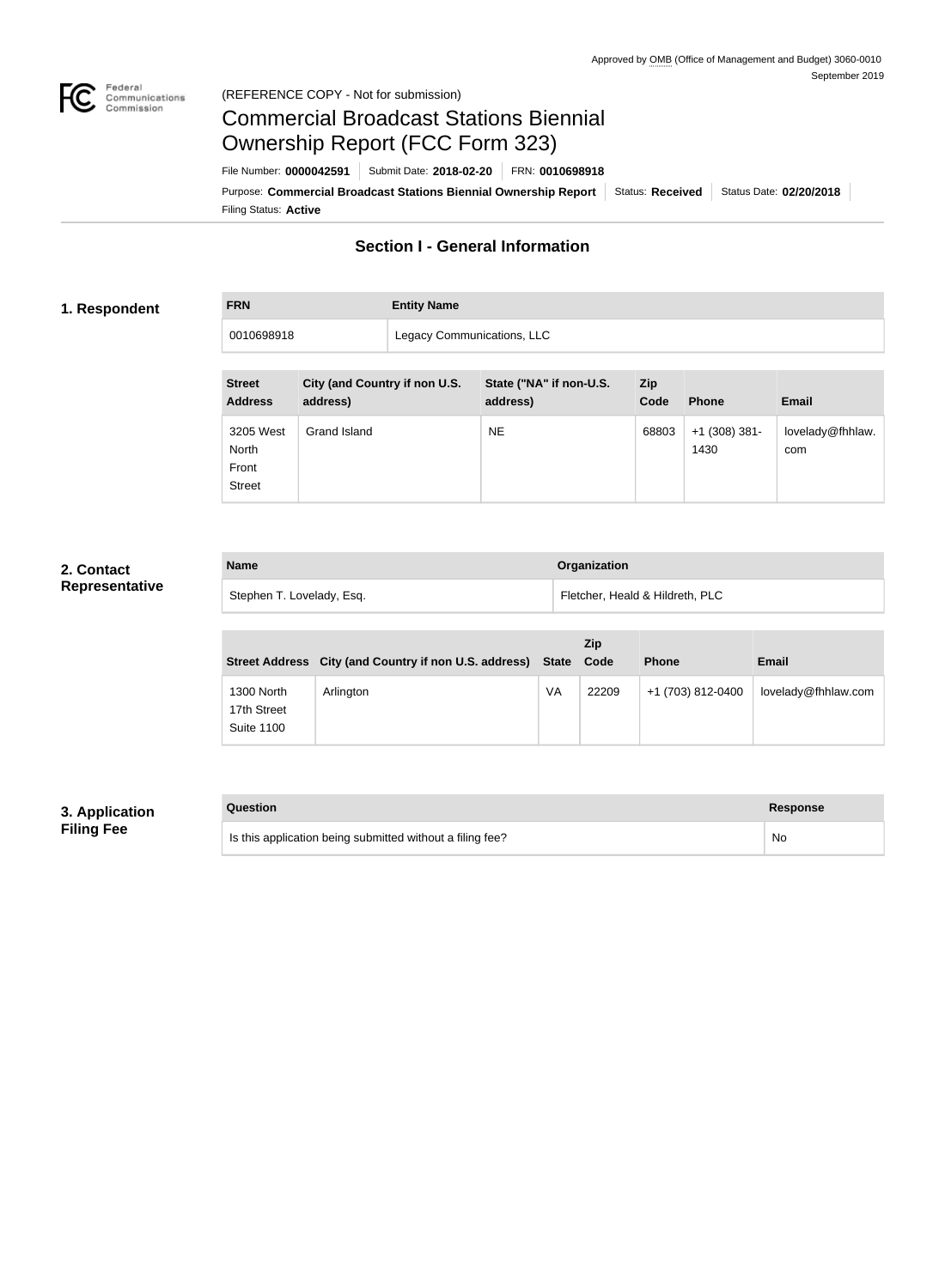| <b>Application Type</b> | <b>Form Number</b> | <b>Fee Code</b> | Quantity | <b>Fee Amount</b> | <b>Subtotal</b> |
|-------------------------|--------------------|-----------------|----------|-------------------|-----------------|
| Biennial                | Form 323           | <b>MAR</b>      |          | 85                | \$1,190.00      |
|                         |                    |                 |          | Total             | \$1,190.00      |

## **4. Nature of Respondent**

| (a) Provide the following information about the Respondent: |                           |
|-------------------------------------------------------------|---------------------------|
| <b>Relationship to stations/permits</b>                     | Licensee                  |
| <b>Nature of Respondent</b>                                 | Limited liability company |

**(b) Provide the following information about this report:**

| <b>Purpose</b> | Biennial                                                                                                                                                                               |
|----------------|----------------------------------------------------------------------------------------------------------------------------------------------------------------------------------------|
| "As of" date   | 10/01/2017                                                                                                                                                                             |
|                | When filing a biennial ownership report or validating<br>and resubmitting a prior biennial ownership report, this<br>date must be Oct. 1 of the year in which this report is<br>filed. |

# **5. Licensee(s) and Station(s)**

r

## **Respondent is filing this report to cover the following Licensee(s) and station(s):**

| Licensee/Permittee Name    | <b>FRN</b> |
|----------------------------|------------|
| Legacy Communications, LLC | 0010698918 |

| Fac. ID No. | <b>Call Sign</b> | <b>City</b>         | <b>State</b> | <b>Service</b> |
|-------------|------------------|---------------------|--------------|----------------|
| 2119        | <b>KIOD</b>      | <b>MCCOOK</b>       | <b>NE</b>    | <b>FM</b>      |
| 9936        | <b>KRGY</b>      | <b>AURORA</b>       | <b>NE</b>    | <b>FM</b>      |
| 27174       | <b>KMTY</b>      | <b>GIBBON</b>       | <b>NE</b>    | <b>FM</b>      |
| 27178       | <b>KUVR</b>      | <b>HOLDREGE</b>     | <b>NE</b>    | AM             |
| 32381       | <b>KRGI-FM</b>   | <b>GRAND ISLAND</b> | <b>NE</b>    | <b>FM</b>      |
| 32382       | <b>KRGI</b>      | <b>GRAND ISLAND</b> | <b>NE</b>    | AM             |
| 67471       | <b>KOLT</b>      | <b>SCOTTSBLUFF</b>  | <b>NE</b>    | AM             |
| 67472       | <b>KOAQ</b>      | <b>TERRYTOWN</b>    | <b>NE</b>    | AM             |
| 67473       | <b>KMOR</b>      | <b>GERING</b>       | <b>NE</b>    | <b>FM</b>      |
| 70565       | <b>KSWN</b>      | <b>MCCOOK</b>       | <b>NE</b>    | <b>FM</b>      |
| 81766       | KOZY-FM          | <b>BRIDGEPORT</b>   | <b>NE</b>    | <b>FM</b>      |
| 164136      | <b>KHYY</b>      | <b>MINATARE</b>     | <b>NE</b>    | <b>FM</b>      |
| 164137      | <b>KETT</b>      | <b>MITCHELL</b>     | <b>NE</b>    | <b>FM</b>      |
| 164138      | <b>KZTL</b>      | <b>PAXTON</b>       | <b>NE</b>    | <b>FM</b>      |
| 164139      | <b>KRNP</b>      | <b>SUTHERLAND</b>   | <b>NE</b>    | <b>FM</b>      |
| 164157      | <b>KKJK</b>      | <b>RAVENNA</b>      | <b>NE</b>    | <b>FM</b>      |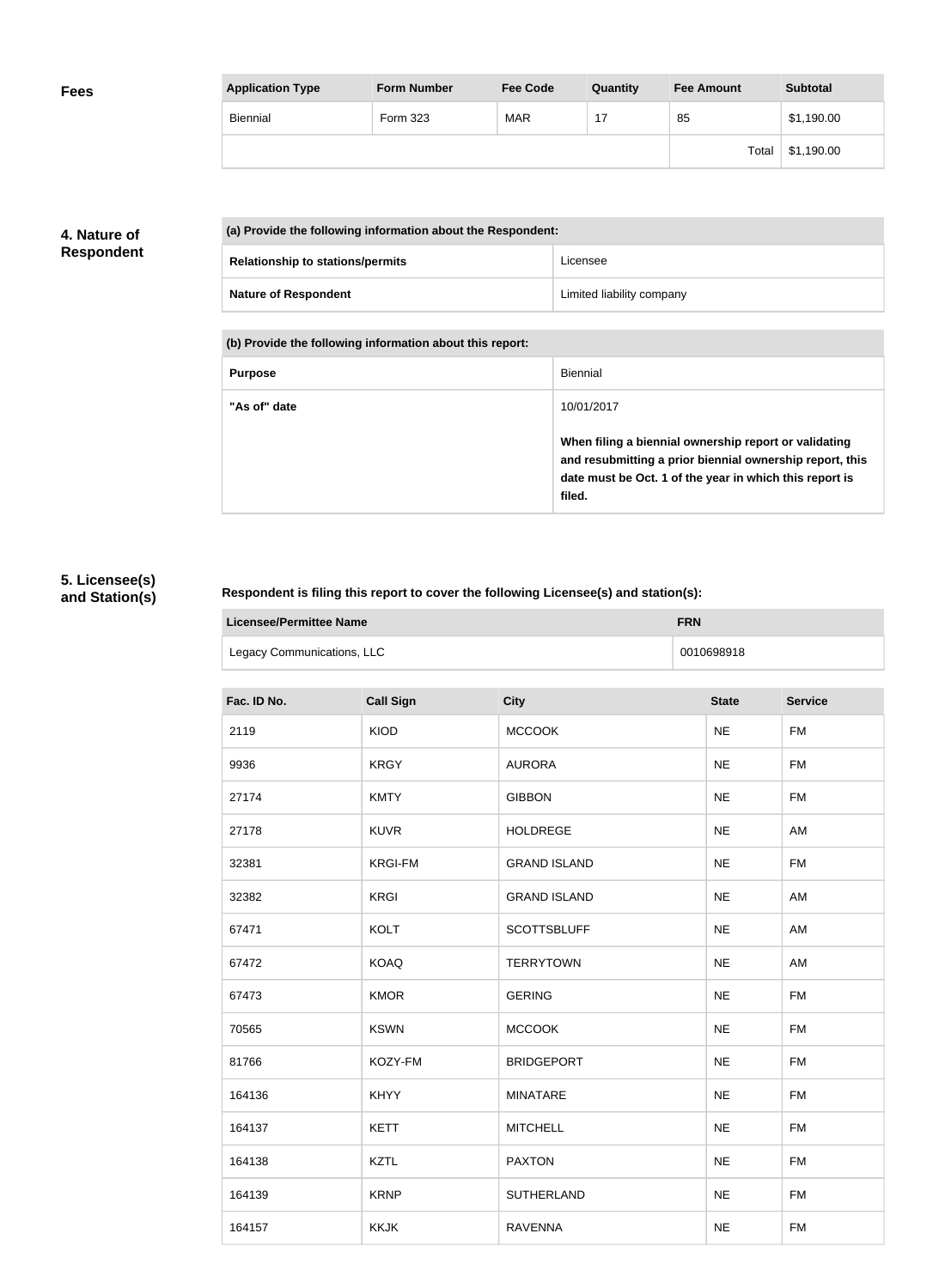| 166012 | KZMC | <b>MCCOOK</b> | <b>NE</b> | --<br>⊦м |
|--------|------|---------------|-----------|----------|
|        |      |               |           |          |

### **Section II – Biennial Ownership Information**

**1. 47 C.F.R. Section 73.3613 and Other Documents**

Licensee Respondents that hold authorizations for one or more full power television, AM, and/or FM stations should list all contracts and other instruments set forth in 47 C.F.R. Section 73.3613(a) through (c) for the facility or facilities listed on this report. In addition, attributable Local Marketing Agreements (LMAs) and attributable Joint Sales Agreements (JSAs) must be disclosed by the licensee of the brokering station on its ownership report. If the agreement is an attributable LMA, an attributable JSA, or a network affiliation agreement, check the appropriate box. Otherwise, select "Other." Non-Licensee Respondents, as well as Licensee Respondents that only hold authorizations for Class A television and/or low power television stations, should select "Not Applicable" in response to this question.

| <b>Document Information</b>                     |                                                    |
|-------------------------------------------------|----------------------------------------------------|
| Description of contract or instrument           | Articles of Incorporation                          |
| Parties to contract or instrument               | State of Nebraska                                  |
| Date of execution                               | 03/2004                                            |
| Date of expiration                              | No expiration date                                 |
| <b>Agreement type</b><br>(check all that apply) | Other<br><b>Agreement Type: Corporate Document</b> |

#### **Document Information**

| Description of contract or instrument           | <b>Operating Agreement</b>                         |
|-------------------------------------------------|----------------------------------------------------|
| Parties to contract or instrument               | <b>Legacy Communications Members</b>               |
| Date of execution                               | 03/2004                                            |
| Date of expiration                              | No expiration date                                 |
| <b>Agreement type</b><br>(check all that apply) | Other<br><b>Agreement Type: Corporate Document</b> |

#### **Document Information**

| Description of contract or instrument           | Amendment to Operating Agreement                   |
|-------------------------------------------------|----------------------------------------------------|
| Parties to contract or instrument               | <b>Legacy Communications Members</b>               |
| Date of execution                               | 06/2012                                            |
| Date of expiration                              | No expiration date                                 |
| <b>Agreement type</b><br>(check all that apply) | Other<br><b>Agreement Type: Corporate Document</b> |

### **2. Ownership Interests**

**(a)** Ownership Interests. This Question requires Respondents to enter detailed information about ownership interests by generating a series of subforms. Answer each question on each subform. The first subform listing should be for the Respondent itself. If the Respondent is not a natural person, also list each of the officers, directors, stockholders, non-insulated partners, non-insulated members, and any other persons or entities with a direct attributable interest in the Respondent pursuant to the standards set forth in 47 C.F.R. Section 73.3555. (A "direct" interest is one that is not held through any intervening companies or entities.) List each interest holder with a direct attributable interest in the Respondent separately.

Leave the percentage of total assets (Equity Debt Plus) field blank for an interest holder unless that interest holder has an attributable interest in the Respondent solely on the basis of the Commission's Equity Debt Plus attribution standard, 47 C.F.R. Section 73.3555, Note 2(i).

In the case of vertical or indirect ownership structures, list only those interests in the Respondent that also represent an attributable interest in the Licensee(s) for which the report is being submitted.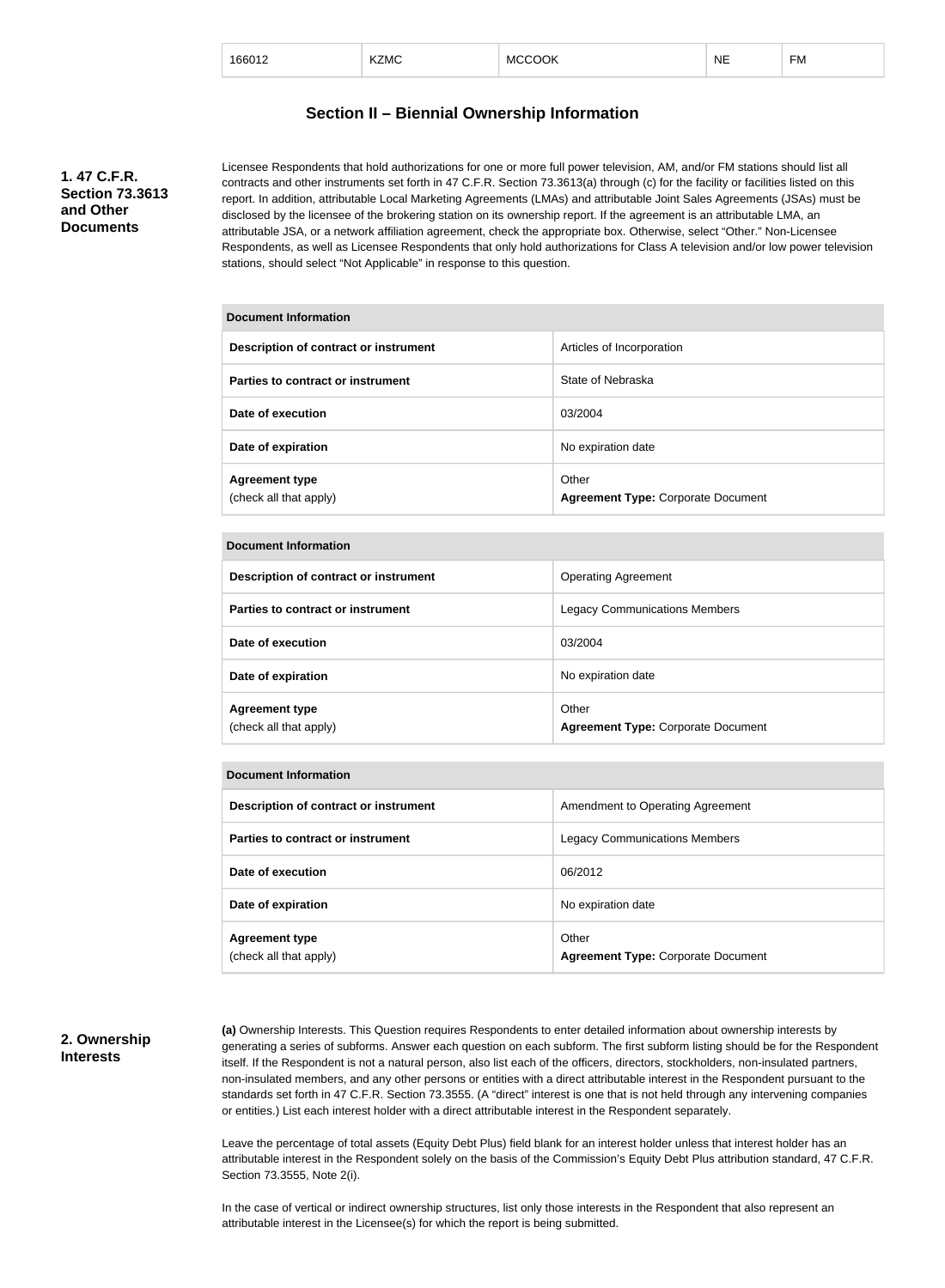Entities that are part of an organizational structure that includes holding companies or other forms of indirect ownership must file separate ownership reports. In such a structure do not report, or file a separate report for, any interest holder that does not have an attributable interest in the Licensee(s) for which the report is being submitted.

Please see the Instructions for further detail concerning interests that must be reported in response to this question.

The Respondent must provide an FCC Registration Number for each interest holder reported in response to this question. Please see the Instructions for detailed information and guidance concerning this requirement.

| <b>Ownership Information</b>                            |                                                                                      |                              |                            |
|---------------------------------------------------------|--------------------------------------------------------------------------------------|------------------------------|----------------------------|
| <b>FRN</b>                                              | 0010698918                                                                           |                              |                            |
| <b>Entity Name</b>                                      | Legacy Communications, LLC                                                           |                              |                            |
| <b>Address</b>                                          | PO Box                                                                               |                              |                            |
|                                                         | <b>Street 1</b>                                                                      | 3205 West North Front Street |                            |
|                                                         | <b>Street 2</b>                                                                      |                              |                            |
|                                                         | <b>City</b>                                                                          | <b>Grand Island</b>          |                            |
|                                                         | State ("NA" if non-U.S.<br>address)                                                  | <b>NE</b>                    |                            |
|                                                         | <b>Zip/Postal Code</b>                                                               | 68803                        |                            |
|                                                         | Country (if non-U.S.<br>address)                                                     | <b>United States</b>         |                            |
| <b>Listing Type</b>                                     | Respondent                                                                           |                              |                            |
| <b>Positional Interests</b><br>(check all that apply)   | Respondent                                                                           |                              |                            |
| <b>Tribal Nation or Tribal</b><br><b>Entity</b>         | Interest holder is not a Tribal nation or Tribal entity                              |                              |                            |
| <b>Interest Percentages</b><br>(enter percentage values | Voting                                                                               | 0.0%                         | <b>Jointly Held?</b><br>No |
| from 0.0 to 100.0)                                      | <b>Equity</b>                                                                        | 0.0%                         |                            |
|                                                         | <b>Total assets (Equity Debt</b><br>Plus)                                            | 0.0%                         |                            |
| that do not appear on this report?                      | Does interest holder have an attributable interest in one or more broadcast stations |                              | No                         |

**Ownership Information**

| <b>FRN</b>     | 0019374354                          |                      |
|----------------|-------------------------------------|----------------------|
| <b>Name</b>    | Joseph J. Vavricek                  |                      |
| <b>Address</b> | PO Box                              |                      |
|                | <b>Street 1</b>                     | 2729 Brentwood Blvd. |
|                | <b>Street 2</b>                     |                      |
|                | <b>City</b>                         | Grand Island         |
|                | State ("NA" if non-U.S.<br>address) | <b>NE</b>            |
|                | <b>Zip/Postal Code</b>              | 68801                |
|                |                                     |                      |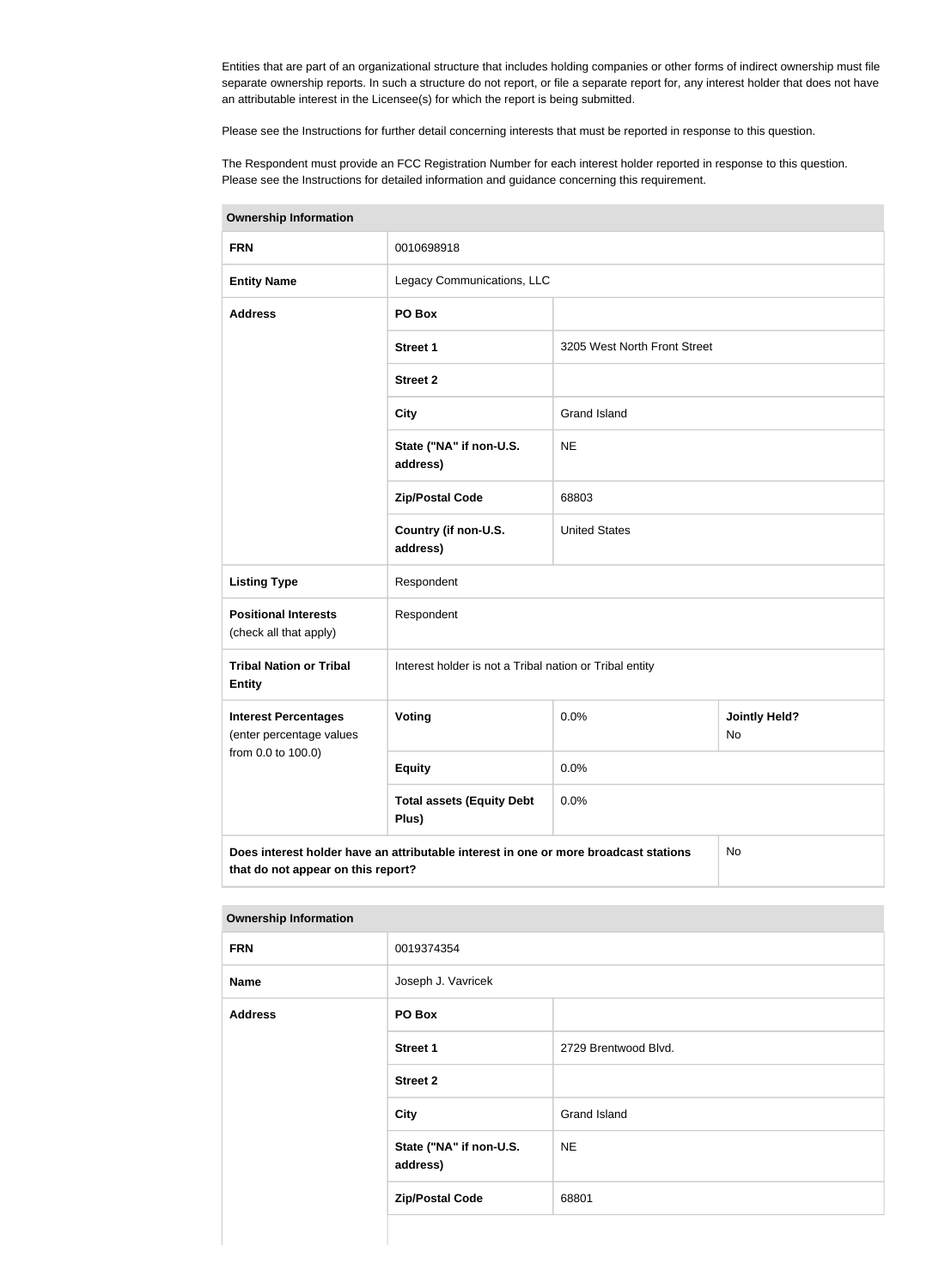|                                                           | Country (if non-U.S.<br>address)                                                     | <b>United States</b>   |                                   |  |
|-----------------------------------------------------------|--------------------------------------------------------------------------------------|------------------------|-----------------------------------|--|
| <b>Listing Type</b>                                       | Other Interest Holder                                                                |                        |                                   |  |
| <b>Positional Interests</b><br>(check all that apply)     | LC/LLC/PLLC Member                                                                   |                        |                                   |  |
| Citizenship, Gender,                                      | <b>Citizenship</b>                                                                   | <b>US</b>              |                                   |  |
| <b>Ethnicity, and Race</b><br><b>Information (Natural</b> | Gender                                                                               | Male                   |                                   |  |
| <b>Persons Only)</b>                                      | <b>Ethnicity</b>                                                                     | Not Hispanic or Latino |                                   |  |
|                                                           | Race                                                                                 | White                  |                                   |  |
| <b>Interest Percentages</b><br>(enter percentage values   | Voting                                                                               | 100.0%                 | <b>Jointly Held?</b><br><b>No</b> |  |
| from 0.0 to 100.0)                                        | <b>Equity</b>                                                                        | 60.0%                  |                                   |  |
|                                                           | <b>Total assets (Equity Debt</b><br>Plus)                                            |                        |                                   |  |
| that do not appear on this report?                        | Does interest holder have an attributable interest in one or more broadcast stations |                        | <b>No</b>                         |  |

### **Ownership Information**

| <b>FRN</b>                                                                    | 0019374370                                |                        |                            |  |
|-------------------------------------------------------------------------------|-------------------------------------------|------------------------|----------------------------|--|
| <b>Name</b>                                                                   | Janet R. Vavricek                         |                        |                            |  |
| <b>Address</b>                                                                | PO Box                                    |                        |                            |  |
|                                                                               | <b>Street 1</b>                           | 2729 Brentwood Blvd.   |                            |  |
|                                                                               | <b>Street 2</b>                           |                        |                            |  |
|                                                                               | <b>City</b>                               | <b>Grand Island</b>    |                            |  |
|                                                                               | State ("NA" if non-U.S.<br>address)       | <b>NE</b>              |                            |  |
|                                                                               | <b>Zip/Postal Code</b>                    | 68801                  |                            |  |
|                                                                               | Country (if non-U.S.<br>address)          | <b>United States</b>   |                            |  |
| <b>Listing Type</b>                                                           | Other Interest Holder                     |                        |                            |  |
| <b>Positional Interests</b><br>(check all that apply)                         | LC/LLC/PLLC Member                        |                        |                            |  |
| Citizenship, Gender,                                                          | <b>Citizenship</b>                        | US                     |                            |  |
| <b>Ethnicity, and Race</b><br><b>Information (Natural</b>                     | Gender                                    | Female                 |                            |  |
| Persons Only)                                                                 | <b>Ethnicity</b>                          | Not Hispanic or Latino |                            |  |
|                                                                               | Race                                      | White                  |                            |  |
| <b>Interest Percentages</b><br>(enter percentage values<br>from 0.0 to 100.0) | <b>Voting</b>                             | 0.0%                   | <b>Jointly Held?</b><br>No |  |
|                                                                               | <b>Equity</b>                             | 8.0%                   |                            |  |
|                                                                               | <b>Total assets (Equity Debt</b><br>Plus) |                        |                            |  |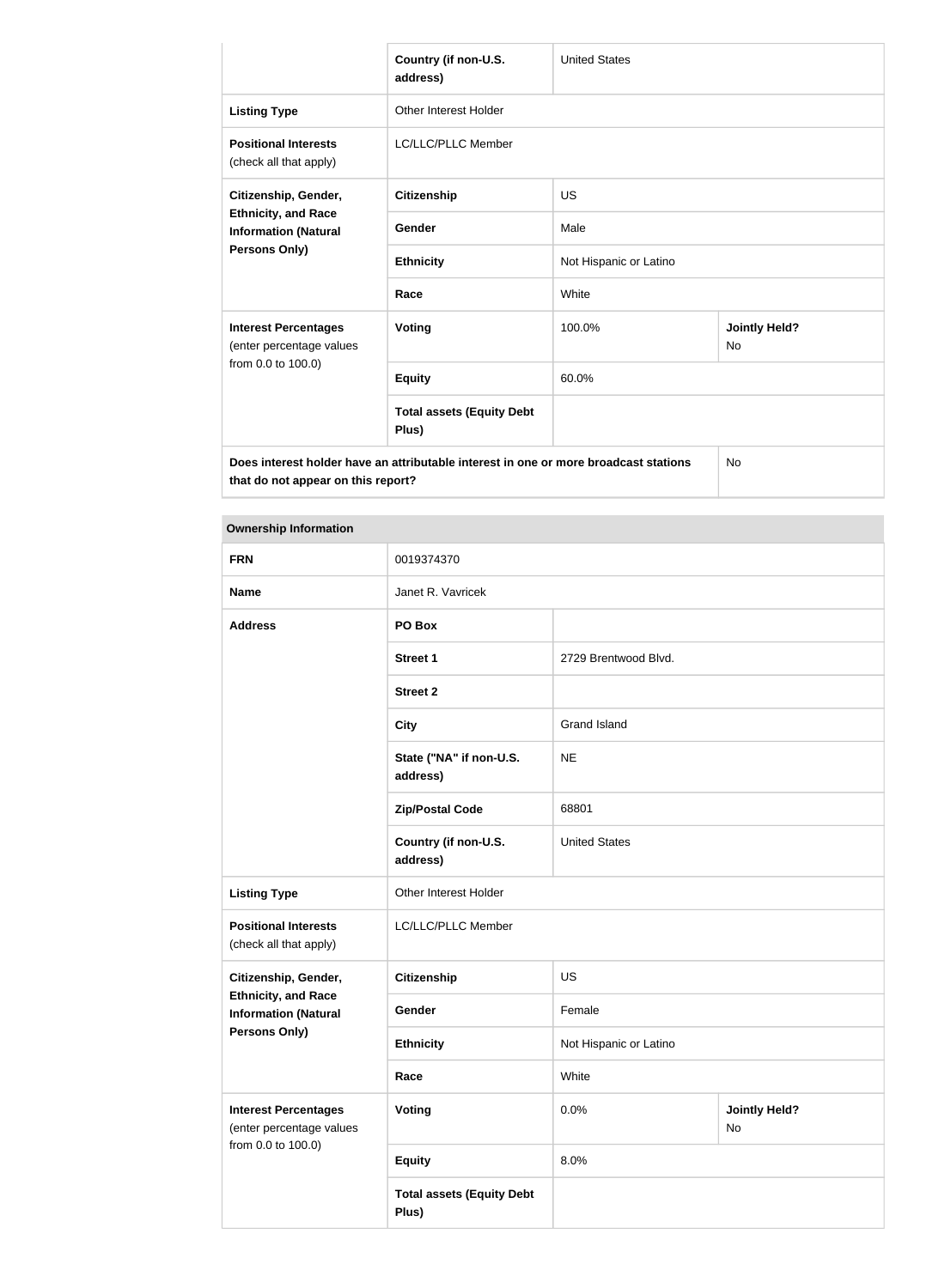**Does interest holder have an attributable interest in one or more broadcast stations that do not appear on this report?**

No

**Ownership Information FRN** 0013902366 **Name** Alan R. Usher **Address PO Box Street 1** 3201 West North Front Street **Street 2 City** Grand Island **State ("NA" if non-U.S. address)** NE **Zip/Postal Code** 68803 **Country (if non-U.S. address)** United States **Listing Type Cina Communist Communist Property** Other Interest Holder **Positional Interests** (check all that apply) Officer, LC/LLC/PLLC Member, Other - Joint Tenant with Right of Survivorship with Joanna Usher **Citizenship, Gender, Ethnicity, and Race Information (Natural Persons Only) Citizenship** US Gender Male **Ethnicity** Not Hispanic or Latino **Race** White **Interest Percentages** (enter percentage values from 0.0 to 100.0) **Voting Voting Definitive of**  $\begin{array}{c|c} 0.0\% & \multicolumn{1}{c|}{\text{Joint}} \end{array}$  **Held?** No **Equity** 32.0% **Total assets (Equity Debt Plus) Does interest holder have an attributable interest in one or more broadcast stations**  No

### **Ownership Information**

**that do not appear on this report?**

| __             |                                     |                              |
|----------------|-------------------------------------|------------------------------|
| <b>FRN</b>     | 0027260058                          |                              |
| <b>Name</b>    | Joanna Usher                        |                              |
| <b>Address</b> | PO Box                              |                              |
|                | <b>Street 1</b>                     | 3205 West North Front Street |
|                | <b>Street 2</b>                     |                              |
|                | <b>City</b>                         | <b>Grand Island</b>          |
|                | State ("NA" if non-U.S.<br>address) | <b>NE</b>                    |
|                | <b>Zip/Postal Code</b>              | 68803                        |
|                |                                     |                              |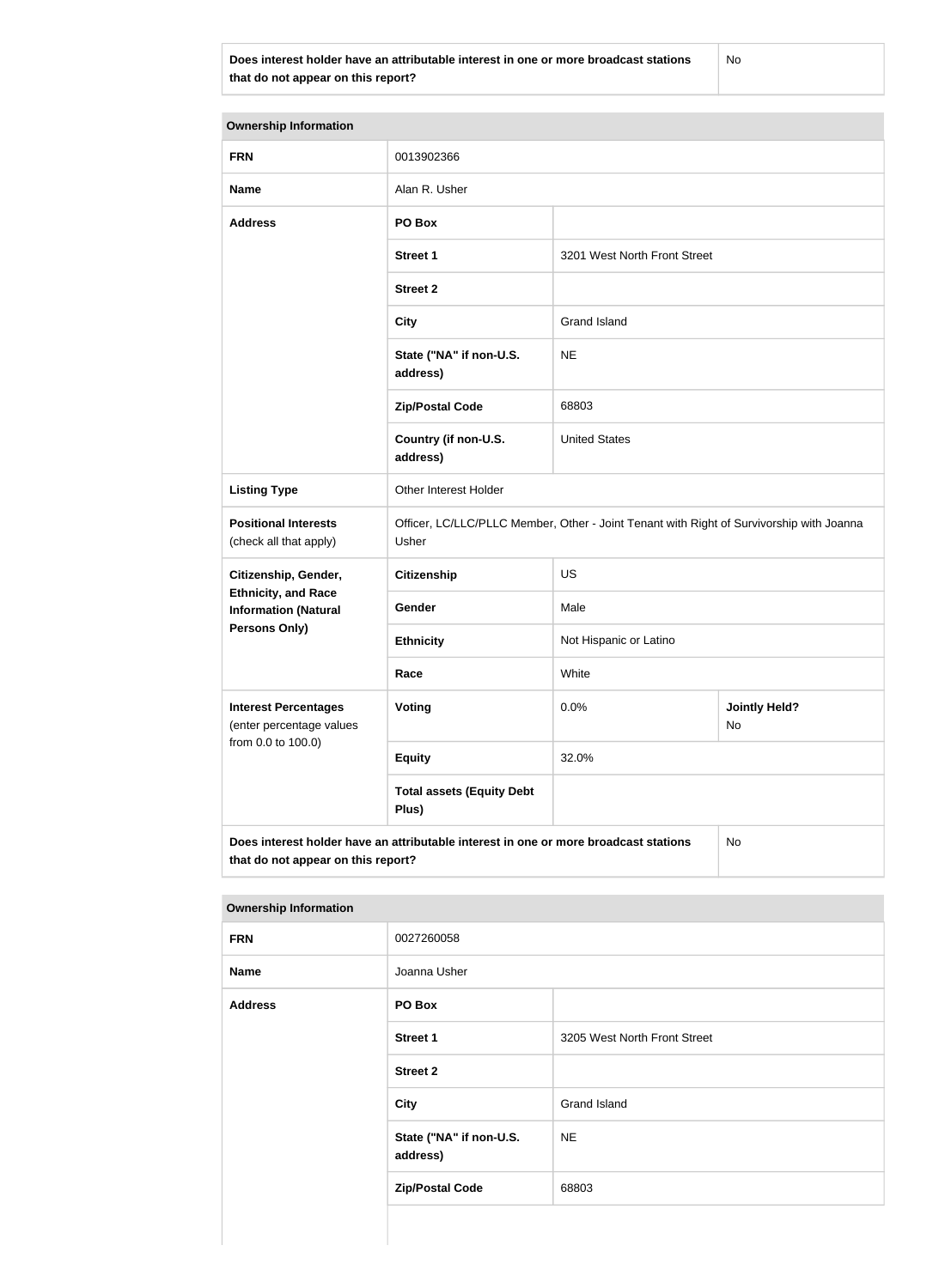|                                                                                                                                                                                                             | Country (if non-U.S.<br>address)                                                    | <b>United States</b>   |                            |  |
|-------------------------------------------------------------------------------------------------------------------------------------------------------------------------------------------------------------|-------------------------------------------------------------------------------------|------------------------|----------------------------|--|
| <b>Listing Type</b>                                                                                                                                                                                         | Other Interest Holder                                                               |                        |                            |  |
| <b>Positional Interests</b><br>(check all that apply)                                                                                                                                                       | LC/LLC/PLLC Member, Other - Joint Tenant with Right of Survivorship with Alan Usher |                        |                            |  |
| Citizenship, Gender,                                                                                                                                                                                        | <b>US</b><br><b>Citizenship</b>                                                     |                        |                            |  |
| <b>Ethnicity, and Race</b><br><b>Information (Natural</b>                                                                                                                                                   | Gender                                                                              | Female                 |                            |  |
| Persons Only)                                                                                                                                                                                               | <b>Ethnicity</b>                                                                    | Not Hispanic or Latino |                            |  |
|                                                                                                                                                                                                             | Race                                                                                | White                  |                            |  |
| <b>Interest Percentages</b><br>(enter percentage values                                                                                                                                                     | Voting                                                                              | 0.0%                   | <b>Jointly Held?</b><br>No |  |
| from 0.0 to 100.0)                                                                                                                                                                                          | <b>Equity</b>                                                                       | 32.0%                  |                            |  |
|                                                                                                                                                                                                             | <b>Total assets (Equity Debt</b><br>Plus)                                           |                        |                            |  |
| Does interest holder have an attributable interest in one or more broadcast stations<br>that do not appear on this report?                                                                                  |                                                                                     |                        | <b>No</b>                  |  |
| (b) Respondent certifies that any interests, including equity, financial, or voting<br>Yes<br>interests, not reported in this filing are non-attributable.<br>If "No," submit as an exhibit an explanation. |                                                                                     |                        |                            |  |
|                                                                                                                                                                                                             |                                                                                     |                        |                            |  |

| (c) Does the Respondent or any reported interest holder<br>hold an attributable interest in any newspaper entities in<br>the same market as any station for which this report is<br>filed, as defined in 47 C.F.R. Section 73.3555?                                                                                                                                                                                                                                                                                                                                                                                                              | No. |
|--------------------------------------------------------------------------------------------------------------------------------------------------------------------------------------------------------------------------------------------------------------------------------------------------------------------------------------------------------------------------------------------------------------------------------------------------------------------------------------------------------------------------------------------------------------------------------------------------------------------------------------------------|-----|
| If "Yes," provide information describing the interest(s), using<br>EITHER the subform OR the spreadsheet option below.<br>Respondents with a large number (50 or more) of entries to<br>submit should use the spreadsheet option.                                                                                                                                                                                                                                                                                                                                                                                                                |     |
| NOTE: Spreadsheets must be submitted in a special XML<br>Spreadsheet format with the appropriate structure that is<br>specified in the documentation. For instructions on how to<br>use the spreadsheet option to complete this question<br>(including templates to start with), please Click Here.                                                                                                                                                                                                                                                                                                                                              |     |
| If using the subform, leave the percentage of total assets<br>(Equity Debt Plus) field blank for an interest holder unless<br>that interest holder has an attributable interest in the<br>newspaper entity solely on the basis of the Commission's<br>Equity Debt Plus attribution standard, 47 C.F.R. Section<br>73.3555, Note 2(i). If using an XML Spreadsheet, enter "NA"<br>into the percentage of total assets (Equity Debt Plus) field<br>for an interest holder unless that interest holder has an<br>attributable interest in the newspaper entity solely on the<br>basis of the Commission's Equity Debt Plus attribution<br>standard. |     |
| The Respondent must provide an FCC Registration Number<br>for each interest holder reported in response to this<br>question. Please see the Instructions for detailed information<br>and guidance concerning this requirement.                                                                                                                                                                                                                                                                                                                                                                                                                   |     |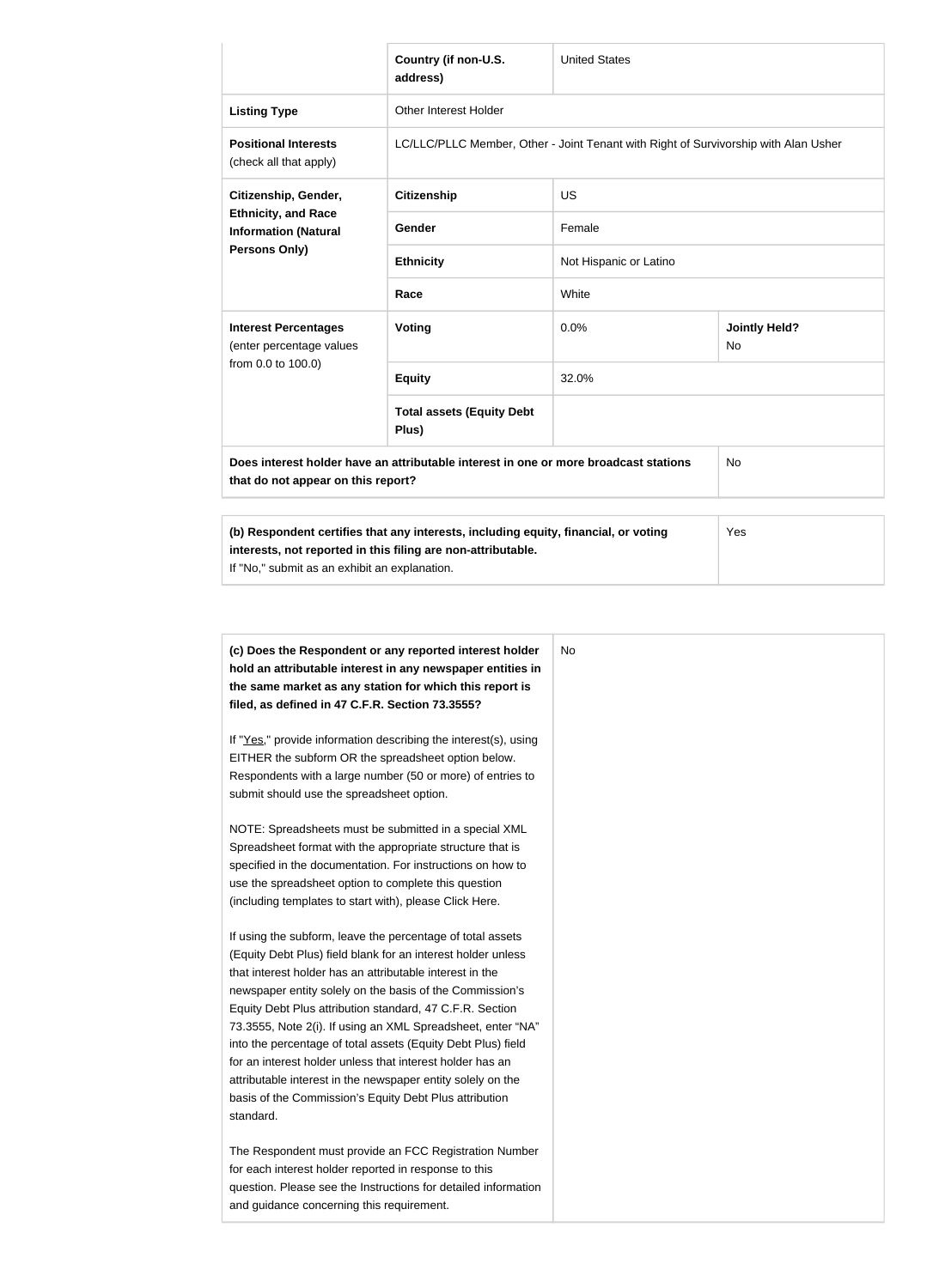**(d) Are any of the individuals listed as an attributable interest holder in the Respondent married to each other or related to each other as parentchild or as siblings?** Yes

If "Yes," provide the following information for each such the relationship.

| <b>Family Relationships</b> |            |             |              |
|-----------------------------|------------|-------------|--------------|
| <b>FRN</b>                  | 0013902366 | <b>Name</b> | Alan R Usher |
| <b>FRN</b>                  | 0027260058 | <b>Name</b> | Joanna Usher |
| Relationship                | Spouses    |             |              |

#### **Family Relationships**

| <b>FRN</b>   | 0019374370   | <b>Name</b> | Janet R Vavricek |
|--------------|--------------|-------------|------------------|
| <b>FRN</b>   | 0027260058   | <b>Name</b> | Joanna Usher     |
| Relationship | Parent/Child |             |                  |

### **Family Relationships**

| <b>FRN</b>   | 0019374354   | <b>Name</b> | Joseph J Vavricek |
|--------------|--------------|-------------|-------------------|
| <b>FRN</b>   | 0027260058   | <b>Name</b> | Joanna Usher      |
| Relationship | Parent/Child |             |                   |

#### **Family Relationships**

| <b>FRN</b>   | 0019374354 | <b>Name</b> | Joseph J Vavricek |
|--------------|------------|-------------|-------------------|
| <b>FRN</b>   | 0019374370 | <b>Name</b> | Janet R Vavricek  |
| Relationship | Spouses    |             |                   |

| (e) Is Respondent seeking an attribution exemption for any officer or director with<br>duties wholly unrelated to the Licensee(s)? | No |
|------------------------------------------------------------------------------------------------------------------------------------|----|
| If "Yes," complete the information in the required fields and submit an Exhibit fully describing                                   |    |
| that individual's duties and responsibilities, and explaining why that individual should not be                                    |    |
| attributed an interest.                                                                                                            |    |

**3. Organizational Chart (Licensees Only)**

Attach a flowchart or similar document showing the Licensee's vertical ownership structure including the Licensee and all entities that have attributable interests in the Licensee. Licensees with a single parent entity may provide a brief explanatory textual Exhibit in lieu of a flowchart or similar document. Licensees without parent entities should so indicate in a textual Exhibit.

**Non-Licensee Respondents should select "N/A" in response to this question.**

No flowchart is necessary because individuals are the only attributable interest holders in the Licensee entity.

### **Section III - Certification**

**Certification Section Section Question** *Question* **Response**